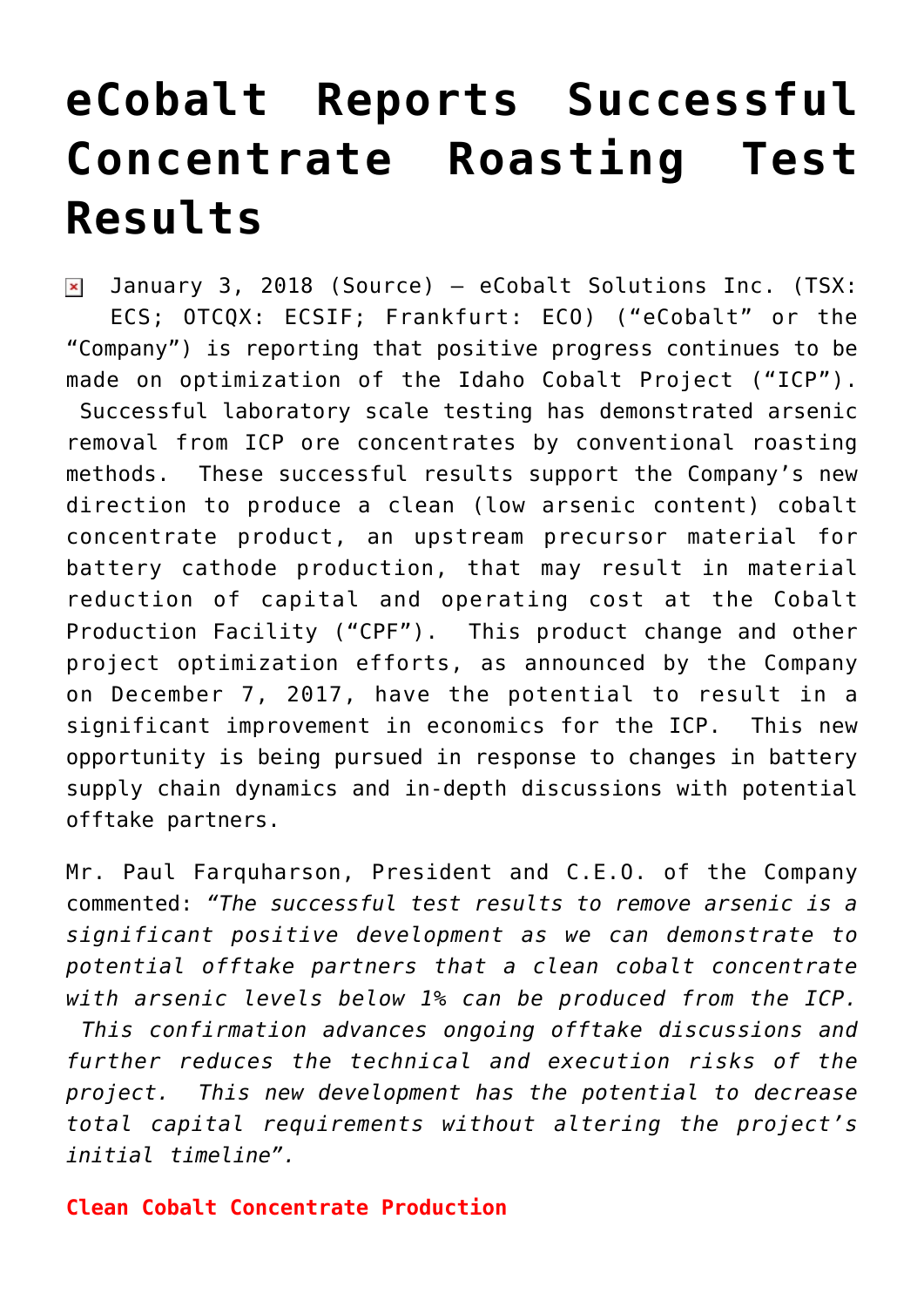Testing during the week of December 18, 2017 at Dundee Sustainable Technologies' ("DST") facilities in Quebec, witnessed by Micon International Ltd. ("Micon") and SNC Lavalin Inc. ("SNC") metallurgists, has identified that the ICP ore is amenable to roasting, resulting in a 99% reduction of arsenic to <0.5% arsenic content and up to 50% reduction in sulphur in atmospheric roasting conditions between 700 and 850 degrees Celsius. These positive results support further metallurgical work, which will continue with pilot scale testing of a bulk sample currently being collected for processing at DST in late January 2018. This pilot testing will affirm development of a feasibility level flow sheet and costing of the optimized process.

The change to a clean cobalt concentrate is in response to changing battery market dynamics and in-depth discussions with potential offtakers. This testing affirms the opportunity to reduce capital and operating cost at the CPF and improve construction timelines by pursuing a clean cobalt concentrate product with by-products of copper and gold. As a less refined product, compared to cobalt sulphate, investment in a CPF can be reduced to a fraction of the capital identified in the September 2017 Feasibility Study ("FS"). Based on a cobalt price of US\$34.00/lb (LME- January 2, 2018cash contract Co-99.3%- US\$34.24/lb), the ICP's after tax NPV (7.5% discount rate) and IRR per the FS is US\$239M and 30.4% respectively. The Company believes that a more simplified flowsheet to produce a clean cobalt concentrate product may result in material reduction in both capital and operation expenditures, and along with the new tax law recently passed in the United States, would be expected to have a further significant positive impact on overall project economics.

This opportunity is being pursued with Micon, SNC and DST through detailed metallurgical testing and development of a revised flowsheet with the intent to develop feasibility level designs and costs. The Company has begun executing Letters of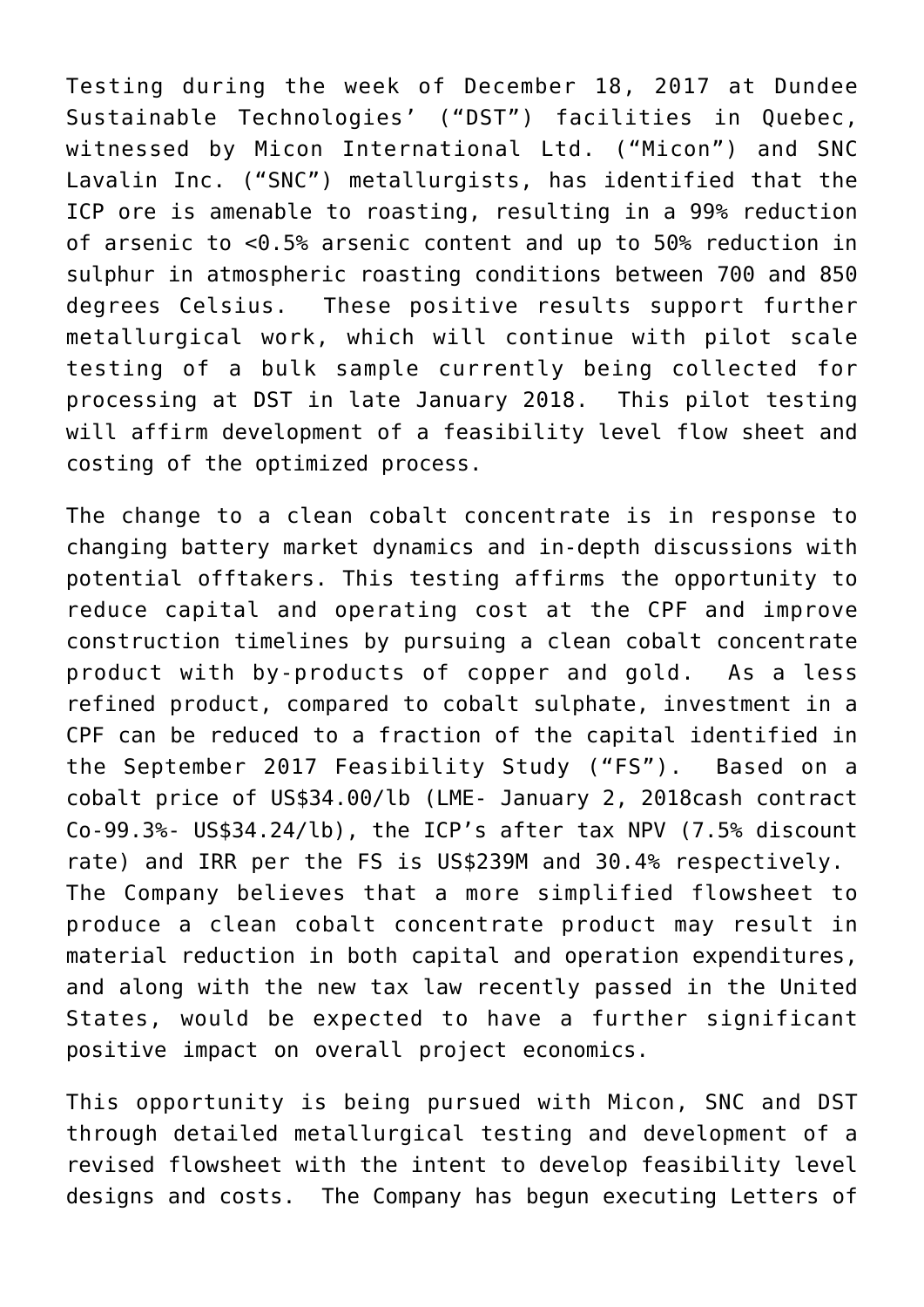Intent for offtake and project financing based on this new strategy and intends to identify its partner(s) and definitive agreements in early 2018 after a thorough evaluation of the proposals.

E.R. (Rick) Honsinger, P.Geo., Senior V.P. with eCobalt, is the Qualified Person who has reviewed and approved the contents of this news release.

**About eCobalt Solutions Inc. [\(www.eCobalt.com](http://www.ecobalt.com/))**

eCobalt is a well-established Toronto Stock Exchange listed company committed to providing ethically produced, environmentally sound, battery grade cobalt products, essential for the rapidly growing rechargeable battery and renewable energy sectors, made safely, responsibly, and transparently in the United States. The Company's ICP, located in East Central Idaho, is the only environmentally permitted, primary cobalt project in the United States. It is 100% owned by the Company's wholly owned subsidiary, Formation Capital Corporation, U.S.

**eCobalt Solutions Inc.**

*"J. Paul Farquharson"*

J. Paul Farquharson President & CEO

## **Cautionary Statement on Forward Looking Statements**

This news release contains "forward-looking statements" within the meaning of applicable Canadian securities legislation. Statements in this news release pertaining to expected financings, filings, uses of proceeds or project completion dates are forward-looking statements. These forward-looking statements are based on assumptions and address future events and conditions and are subject to known and unknown risks, uncertainties and other factors that may cause the actual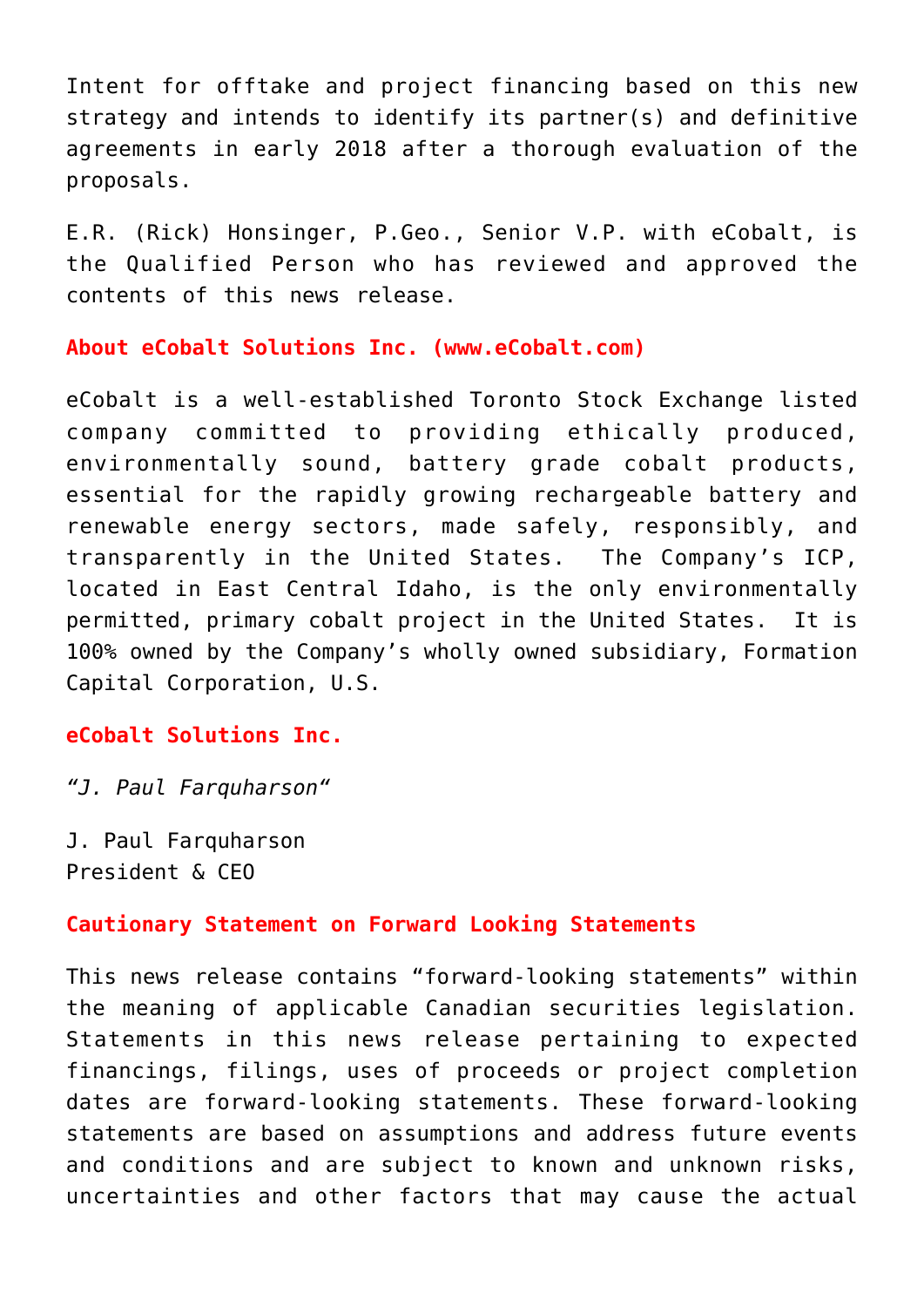results, performance or achievements of the Company to be materially different from those expressed or implied by such forward-looking statements. Forward-looking statements are not guarantees of future results, performance or achievement. These risks, uncertainties and factors include general business, economic, competitive, political, regulatory and social uncertainties; actual results of exploration activities and economic evaluations; fluctuations in currency exchange rates; changes in project parameters; changes in costs, including labour, infrastructure, operating and production costs; future prices of cobalt; variations of mineral grade or recovery rates; operating or technical difficulties in connection with exploration, development or mining activities, including the failure of plant, equipment or processes to operate as anticipated; delays in completion of exploration, development or construction activities; changes in government legislation and regulation; the ability to maintain and renew existing licenses and permits or obtain required licenses and permits in a timely manner; the ability to obtain financing on acceptable terms in a timely manner; contests over title to properties; employee relations and shortages of skilled personnel and contractors; the speculative nature of, and the risks involved in, the exploration, development and mining business.

Such projections are and will inevitably always be dependent on assumptions about future mineral prices and development costs which will be subject to fluctuation due to global and local economic and industry conditions. Further information regarding risks and uncertainties which may cause results to differ from those contained in forward-looking statements is included in filings by the Company with securities regulatory authorities and is available at [www.sedar.com](http://www.sedar.com/). Although the Company has attempted to identify important factors that could cause actual results to differ materially from those contained in forward-looking statements, there may be other factors that cause results not to be as anticipated, estimated or intended.